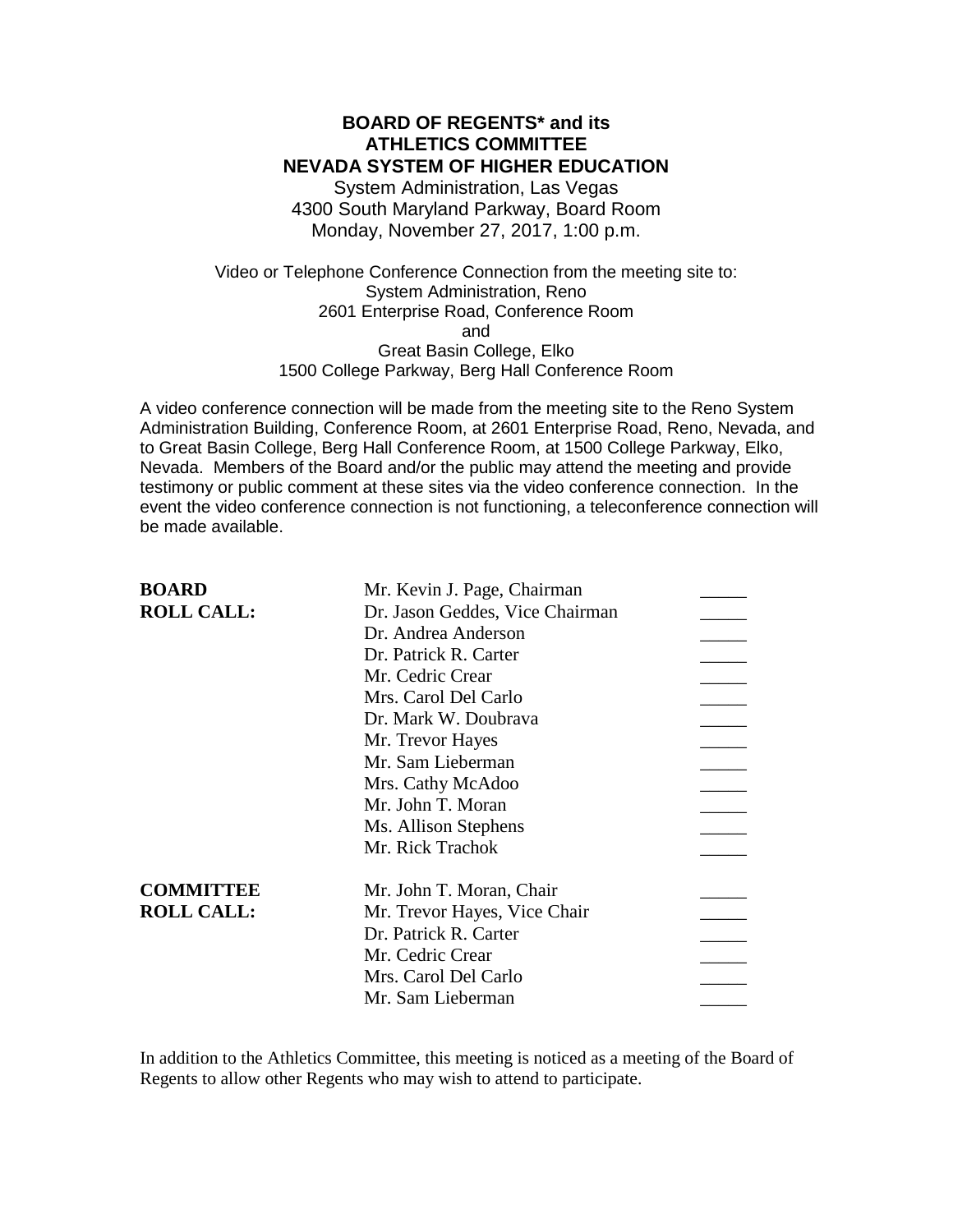### **IMPORTANT INFORMATION ABOUT THE AGENDA AND PUBLIC MEETING**

**NOTE:** Below is an agenda of all items scheduled to be considered. Notification is hereby provided that items on the agenda may be taken out of the order presented, including moving an item to a different day if the meeting is noticed for more than one day, two or more agenda items may be combined for consideration, and an agenda item may be removed from the agenda or discussion relating to an item on the agenda may be delayed at any time.

In accordance with the Board of Regents' Bylaws, Title I, Article V, Section 20, items voted on may be the subject of a motion to reconsider at this meeting. A motion to reconsider an item may be made at any time before adjournment of this meeting. Similarly, if an item is tabled at any time during the meeting, it may, by proper motion and vote, be taken from the table and thereafter be the subject of consideration and action at any time before adjournment of this meeting.

\* The Board's Committee meetings take place in accordance with the agendas published for those Committees. Regents who are not members of the Committees may attend the Committee meetings and participate in the discussion of Committee agenda items. However, action items will only be voted on by the members of each Committee, unless a Regent is temporarily made a member of that Committee under Board of Regents' Bylaws, Title 1, Article VI, Section 6. The full Board of Regents will consider Committee action items in accordance with the Board of Regents' agenda published for the current or for a subsequent meeting.

In accordance with the Board of Regents' Bylaws, Title 1, Art. V, Section 13, a quorum may be gained by telephonic hookup.

Some agenda items are noted as having accompanying reference material. Reference material may be accessed on the electronic version of the agenda by clicking the reference link associated with a particular item. The agenda and associated reference material may also be accessed on the Internet by visiting the Board of Regents' website at:

### <http://system.nevada.edu/Nshe/index.cfm/administration/board-of-regents/meeting-agendas/>

Many public libraries have publicly accessible computer terminals. Copies of the reference material and any additional support materials that are submitted to the Board of Regents' Office and then distributed to the members of the Board of Regents after the mailing of this agenda but before the meeting, will be made available as follows: 1. Copies of any such materials are available at the Board of Regents' Office at 2601 Enterprise Road, Reno, Nevada and the Board of Regents' Office at 4300 S. Maryland Parkway, Las Vegas, Nevada. A copy may be requested by calling Winter Lipson at (702) 889-8426; 2. Copies of any such materials will also be available at the meeting site.

Reasonable efforts will be made to assist and accommodate physically disabled persons attending the meeting. Please call the Board office at (775) 784-4958 in advance so that arrangements may be made.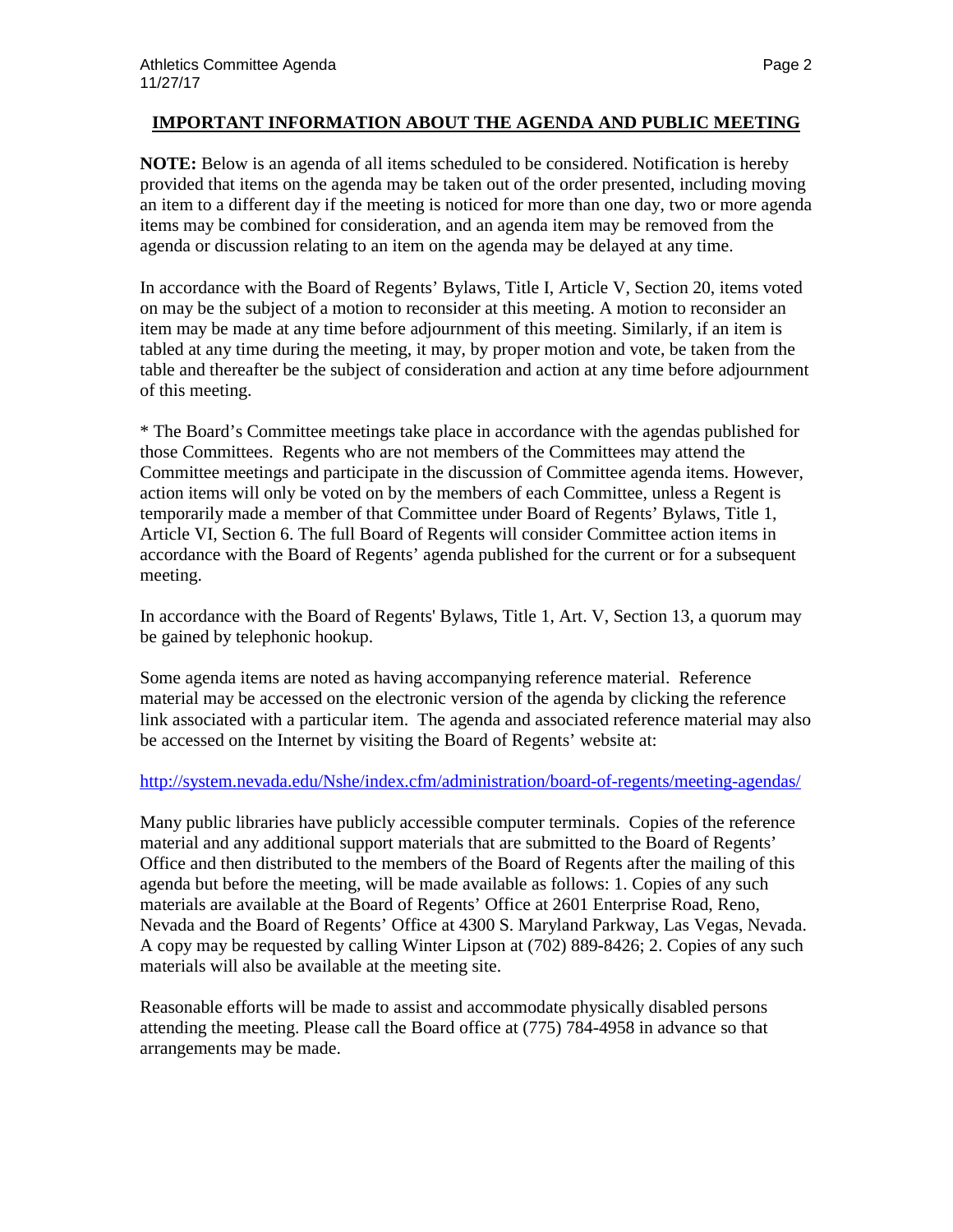# **1. PUBLIC COMMENT INFORMATION ONLY**

# Public comment will be taken during this agenda item. No action

may be taken on a matter raised under this item until the matter is included on an agenda as an item on which action may be taken. Comments will be limited to three minutes per person. Persons making comment will be asked to begin by stating their name for the record and to spell their last name. The Committee Chair may elect to allow additional public comment on a specific agenda item when that agenda item is being considered.

In accordance with Attorney General Opinion No. 00-047, as restated in the Attorney General's Open Meeting Law Manual, the Chair may prohibit comment if the content of that comment is a topic that is not relevant to, or within the authority of, the Board of Regents, or if the content is willfully disruptive of the meeting by being irrelevant, repetitious, slanderous, offensive, inflammatory, irrational or amounting to personal attacks or interfering with the rights of other speakers.

# **2. MINUTES FOR POSSIBLE ACTION**

Request is made for approval of the minutes of the August 31, 2017, meeting. *[\(Ref. ATH-2\)](https://nshe.nevada.edu/wp-content/uploads/file/BoardOfRegents/Agendas/2017/nov-mtgs/ath-ref/ATH-2.pdf)*

*ESTIMATED TIME: 5 mins.*

# **3.** *HANDBOOK* **REVISION - FOR POSSIBLE ACTION ATHLETIC DEPARTMENT REPORTING REQUIREMENTS**

The Committee will review and possibly approve changes to Board policy *(Title 4, Chapter 24, Section 1)* governing athletic department reporting and oversight, including the content of the athletic department annual reports and the timing of the Committee's review of the athletic department annual reports. *[\(Ref. ATH-3\)](https://nshe.nevada.edu/wp-content/uploads/file/BoardOfRegents/Agendas/2017/nov-mtgs/ath-ref/ATH-3.pdf)*

*ESTIMATED TIME: 30 mins.*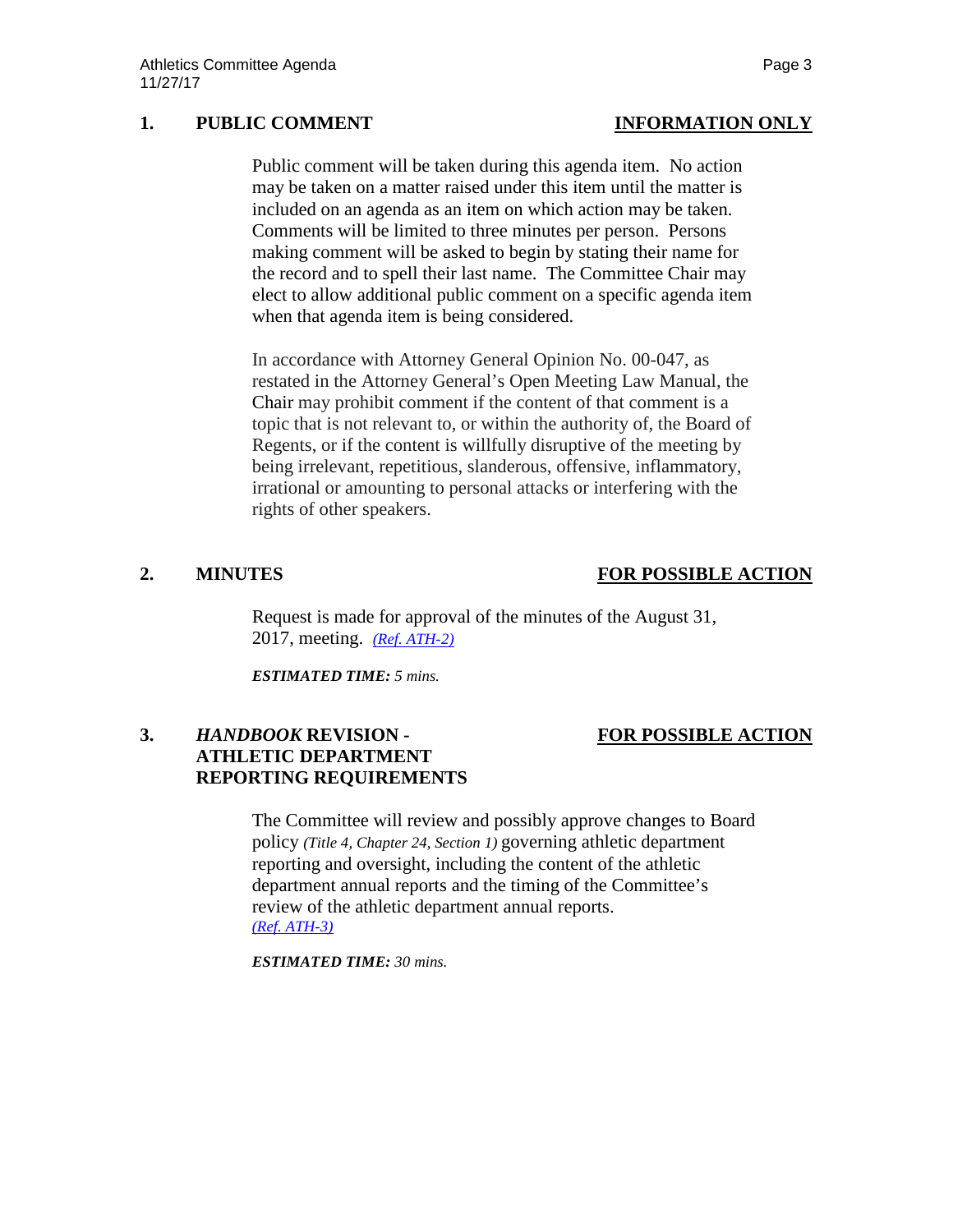# **4. EQUITY IN ATHLETICS INFORMATION ONLY DISCLOSURE ACT REPORTS**

The Committee will review the most recent Equity in Athletics Disclosure Act (EADA) reports filed with the U.S. Department of Education by each institution participating in intercollegiate athletics. The Committee may provide general feedback and direction to the institutions related to the EADA reports. *[\(Refs. ATH-4a,](https://nshe.nevada.edu/wp-content/uploads/file/BoardOfRegents/Agendas/2017/nov-mtgs/ath-ref/ATH-4a.pdf) [ATH-4b,](https://nshe.nevada.edu/wp-content/uploads/file/BoardOfRegents/Agendas/2017/nov-mtgs/ath-ref/ATH-4b.pdf) [ATH-4c](https://nshe.nevada.edu/wp-content/uploads/file/BoardOfRegents/Agendas/2017/nov-mtgs/ath-ref/ATH-4c.pdf) an[d ATH-4d\)](https://nshe.nevada.edu/wp-content/uploads/file/BoardOfRegents/Agendas/2017/nov-mtgs/ath-ref/ATH-4d.pdf)*

*ESTIMATED TIME: 20 mins.*

# **5. INTERNAL AUDIT REPORT - INFORMATION ONLY CONSISTENCY IN NCAA FINANCIAL REPORTING**

Mr. Joseph Sunbury, NSHE Chief Internal Auditor, will update the Committee on discussions with the institutions aimed at achieving greater consistency in the presentation of financial data to the Committee and the NCAA through the annual Statement of Revenues and Expenditures. Chief Internal Auditor Sunbury will outline next steps in the process and the Committee may provide general feedback and direction. *[\(Ref. ATH-5\)](https://nshe.nevada.edu/wp-content/uploads/file/BoardOfRegents/Agendas/2017/nov-mtgs/ath-ref/ATH-5.pdf)*

*ESTIMATED TIME: 25 mins.*

# **6. DUTIES OF THE INFORMATION ONLY ATHLETICS COMMITTEE**

The Committee will review the duties of the Athletics Committee, as currently set forth in the Board of Regents' Bylaws *(Title 1, Article VI, Section 3(h))*, to determine if changes are necessary. The Committee may also discuss future agenda items in furtherance of the Committee's duties and charge, including the possibility of presentations from the institution athletic departments highlighting team and student athlete achievement, community and academic success. *[\(Ref. ATH-6\)](https://nshe.nevada.edu/wp-content/uploads/file/BoardOfRegents/Agendas/2017/nov-mtgs/ath-ref/ATH-6.pdf)*

*ESTIMATED TIME: 20 mins.*